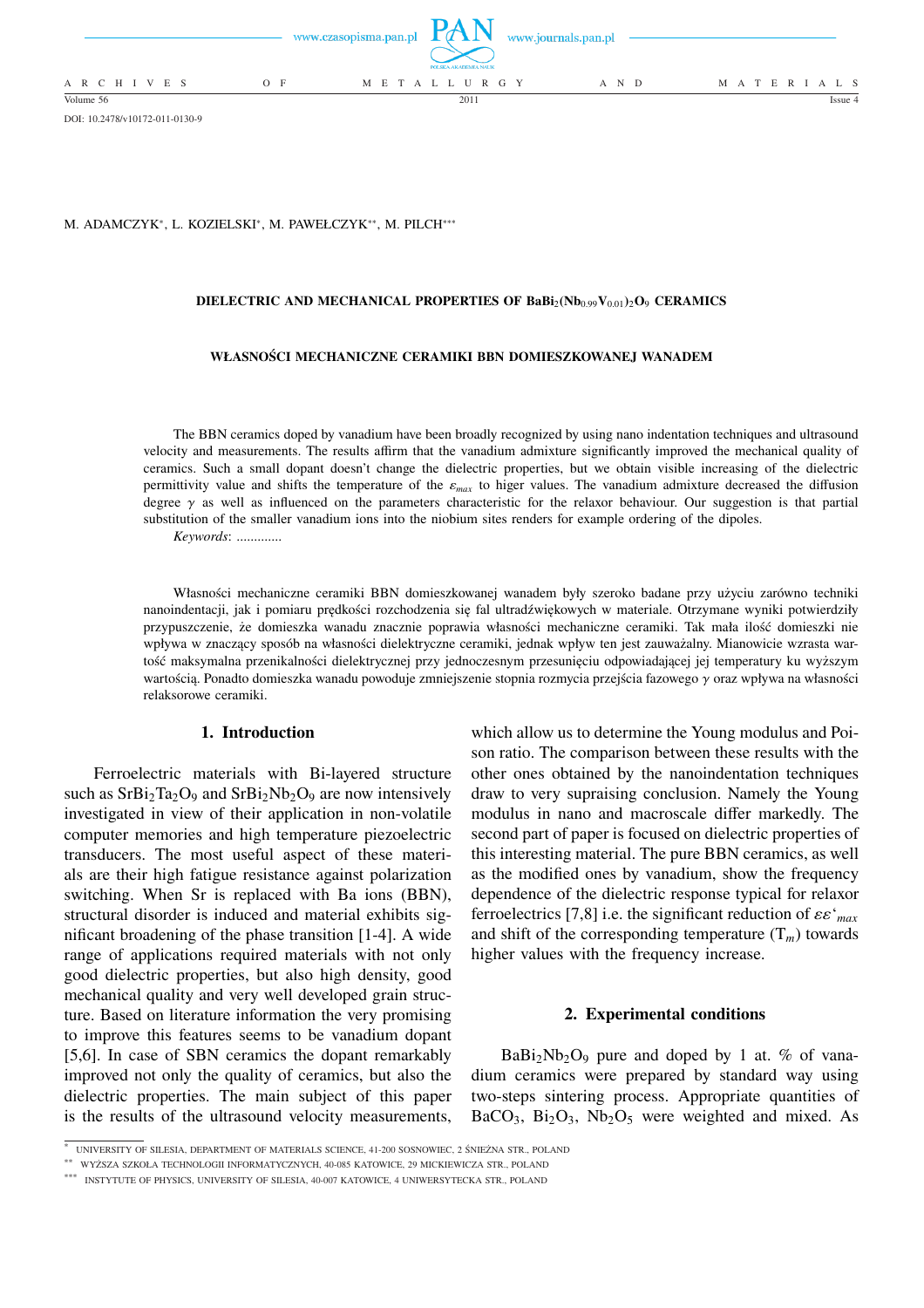www.czasopisma.pan.pl



the first step the conventional sintering at 950◦C for 2h was carried out. Then the materials were crushed, milled and sieved and next pressed into the disk pallets for XRD and dielectric measurements and into a bar-shaped plate for mechanical ones. The second sintering was carried out at 1100◦C for 6h in the case of undoped ceramics. The sintering temperature of vanadium content ceramics was lower and equal to 1050◦C and the sintering process last 3h.

The grain structure and distribution of all elements throughout the grains were examined by scanning electron microscope, (SEM), JSM-5410 with an energy dispersion spectrometer (EDS), whereas the crystallographic structure and parameters of elementary cell were determined from XRD measurements carried out using Huber diffractometer. The powder diffraction diagram was measured from 10 to 100 $^{\circ}$  in 2 $\theta\theta$  with 0.02 $^{\circ}$  steps and a 2 s counting time and analyzed using a set of programs i.e. the DHN powder Diffraction System ver. 2.3.

Mechanical properties were verified by using three different methods, namely nanoindentation method and ultrasound measurements.

Nano-indentation experiments  $(TriboScope<sup>(8)</sup>)$ nanoindenter, Hysitron Inc., Minneapolis, Minnesota) were carried out at room temperature in air using a Berkovich diamond tip with a 150 nm radius. The perfectness of the tip shape was verified on a fused quartz standard sample before and after measurements. The error was lower than the value of standard deviation. Load – displacement measurements were made under load-control with the maximum indentation force ranging between 10 and  $1000\mu$ N. The loading and unloading rates were  $10 \mu$ N/s, with 15s pause at maximum force, 100 indents were performed for the sample.

The ultrasound velocities measurements were performed using the following equipment [9]:

– for longitudinal velocity an MT-571 (UNIPAN Company) with a pair of converters (0.5MHz) and device UZP-1 (INCO VERITAS),

– for transverse velocity a UZP-1 and converter with a frequency of 4MHz.

The dielectric measurements were carried out on heating in the temperature range 0-450◦C using an HP4192A impedance analyser for the frequency of measuring field 0.1-1000 kHz.

# **3. Results**

The preliminary investigations confirm our assumptions, vanadium admixture substantially improved the sinterability of BBN ceramics and coused insignificant increase of density from 7.07 up to 7.15  $g/cm<sup>3</sup>$ . Vanadium admixture influenced also on grain structure of investigated ceramics. In Fig. 1 the typical scanning electro images are given for pure and 1 at. % content of vanadium ceramics. The average grain size decreased from 2.6 $\mu$ m to 2.9  $\mu$ m. The increase in grain size led to the decrease in grain boundary volume, which results in increase of density.

In order to check if the obtained ceramics show the structure characteristic for Aurivillius family and obtain the lattice parameter the XRD measurements were carried out on the ceramics samples at room temperature. The X-ray diffraction pattern (XRD) of BBN ceramics is shown in Fig. 2. The location and intensity of 32 diffraction lines were identified in the range of the measured angle. The obtained results show a good agreement with JCPDS standard number  $12-0403$  for  $BaBi<sub>2</sub>Nb<sub>2</sub>O<sub>9</sub>$ . All line indexes connected with Aurivillius structure were



Fig. 1. SEM images of pure [2] and doped  $BaBi<sub>2</sub>Nb<sub>2</sub>O<sub>9</sub>$  ceramics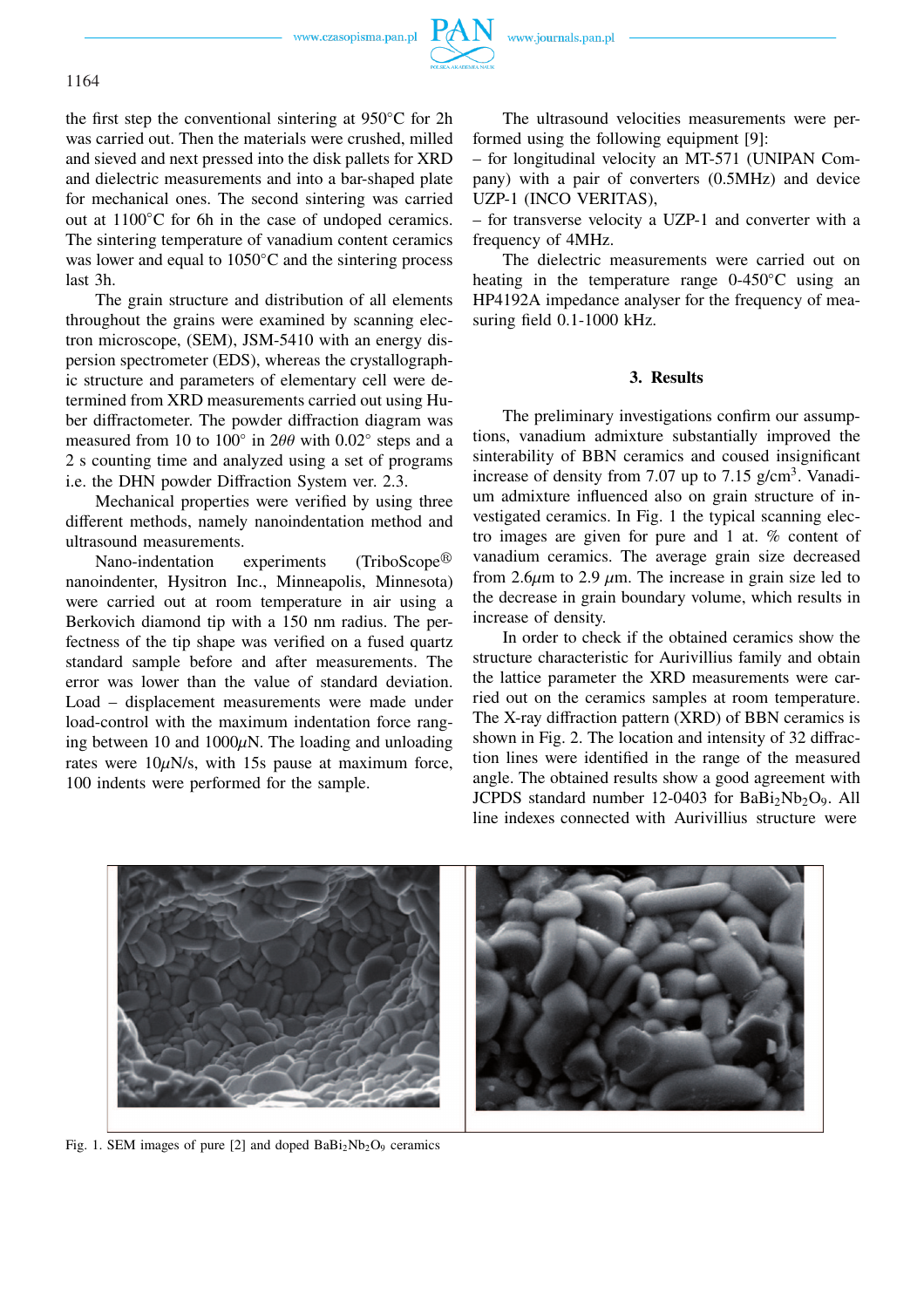assigned for all investigated ceramics. For pure ceramics, as was mentioned in our previous paper [2], the presence of a single very weak line for 2θ=25.58*<sup>o</sup>* not connected with the Aurivillius structure was perceived. This line is probably connected with the strongest diffraction line of  $BaCO<sub>3</sub>$  structure (JCPDS standard No. 11-0697), which confirmed our opinion about presence of a small quantity of  $BaCO<sub>3</sub>$ . The ratio of the integral intensity of this line to the integral intensity of all the lines of diffraction pattern allowed estimate the content of the  $BaCO<sub>3</sub>$  phase at ca 0.5%. In case of vanadium dopand BBN ceramics measurements reveald that the single phase layered perovskites was formed without any detectable secondary phase, which confirm that the admixture truly improve sinterability of ceramics. The pure BBN ceramics as well as vanadium doped were characterized by tetragonal structure with space group I4/mmm [10,11].



Fig. 2. XRD pattern of BBN ceramics of pure and doped  $BaBi<sub>2</sub>Nb<sub>2</sub>O<sub>9</sub>$ ceramics

Additionaly the XRD measuremets allow to determine the lattice parameter, which are insignificantly smaller for doped ceramics. For comparison, in case of pure ceramics the latice paramiter are equal to a=b=3.944 $\AA$ , and c=25.63 $\AA$  (these results are in a good agreement with the results reported in [12]), whereas for vanadium modified ceramics the paramiter was equal to a=b=3.943 and c=25.60 decreased, as it was expected. However the decrease is not such significant, as it results from comparing the value of vanadium and niobium radii. It is connected with specific shape of layered structur perovskites. Namely the crystal structure may not change to a larger extent unlike in case of nanlayered perovskites with doping, because of the structural constraint imposed by  $[\text{Bi}_2\text{O}_2]^{2+}$  interlayer [13].

As was mentioned above the mechanical quality of samples is very imortant from the point of view of their further applications. It was reason to undertake the mechanical research of obtained samples in macro and naoscale by using two different methods. The first was nanoindentation. The measurements were made by using TriboScope<sup>®</sup> nanoindenter produced by Hysitron Inc., Minneapolis, Minnesota. The procedure of measuring was described above. The surface image of the BBN sample used for test and trace of the Berkovich tip nanoindentation marked on it is shown in Fig. 3a. The load-displacement (tip penetration depth) curves as a function of indentation load during nanoindentation for BBN specimen is shown in Fig. 3b. These load displacement curves were used to extract the values mechanical parameters of the BBN samples. Values of hardness H and elastic modulus E*<sup>r</sup>* obtained for the discussed ceramics is given at Table 1. Young's modulus (E) of the specimen can be extracted according to the following formula:  $\overline{1}$ !  $\overline{1}$ !

$$
\frac{1}{E_r} = \left(\frac{1-\mu^2}{E}\right)_i + \left(\frac{1-\mu^2}{E}\right)_s\tag{1}
$$

The subscript *i* indicates a property of the indenter material, namely the value of Young's modulus and Poisson's ratio. For the diamond Berkovich tip used, *E<sup>i</sup>* and  $\mu_i$  are equal to 1140 GPa and 0.07 [14], respectively. The subscript s indicates the same property of the specimen. For determination the of E*<sup>s</sup>* value the Poisson's ratio  $\mu_s$  should be known. The value in question was obtained based on measurements of ultrasound velocities. Young modulus calculated based on results obtained from nanoindentation technique and relationship (1) are given at Table 1.

TABLE 1

|  | <b>BBN</b> ceramics | Nanoindentation measuremets |             |         | Ultrasound velocity measurements |                  |       |           |
|--|---------------------|-----------------------------|-------------|---------|----------------------------------|------------------|-------|-----------|
|  |                     | H [GPa]                     | $E_r$ [GPa] | E [GPa] | $V_I$ [m/s]                      | $V_{\tau}$ [m/s] | $\mu$ | $E$ [GPa] |
|  | Pure                | 9.19                        | 106         | 107.7   | 3647.7                           | 2187.5           | 0.219 | 76.06     |
|  | at. % doped         | 10.80                       | 159         | 168.19  | 4119.1                           | 2489.7           | 0.212 | 91.7      |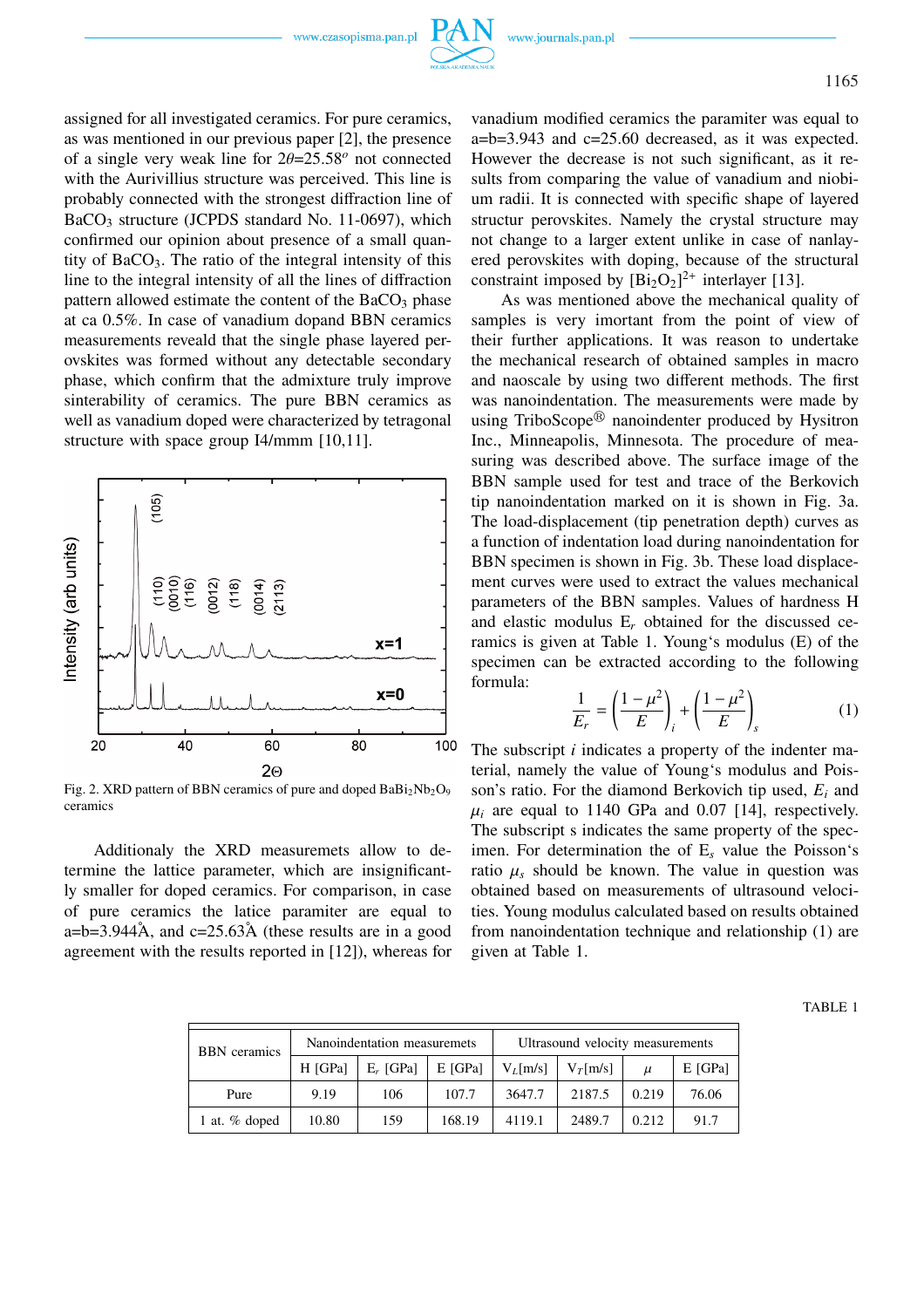

Fig. 3. The AFM microscope image of the examined sample surface (a) the load-displacement curves for nanoindentation test (b) obtained for 1 at.% of vanadium dopant



Fig. 4. Real part of permittivity as a function of temperature measured on heating at frequency of measuring field 100kHz for pure and doped BaBi<sub>2</sub>Nb<sub>2</sub>O<sub>9</sub> ceramics

As was mentioned above the second technique used to investigate the mechanical properties of BBN ceramics was measurements of ultrasound velocity. The velocity of the longitudinal  $V_L$  and the transverse  $V_T$  waves in pure and doped BBN sample were measured and the results are given at Table 1. Based on the following formulas [9]:

$$
\mu = \frac{V_L^2 - 2V_T^2}{2(V_L^2 - V_T^2)}
$$
(2)

and

$$
E = \frac{V_L^2 \rho (1 + \mu)(1 - 2\mu)}{(1 - \mu)}\tag{3}
$$

where  $\rho$  – density of the specimen

the Poisson's ratio  $\mu$  and Young's modulus E were calculated. The results of calculations are presented at Table 1.

Comparison value of Young's modulus obtained by ultrasound velocities measurements and nanoindentation method different significantly from each other. It could be explained in the following manner: The results obtained from measurements of internal friction and ul-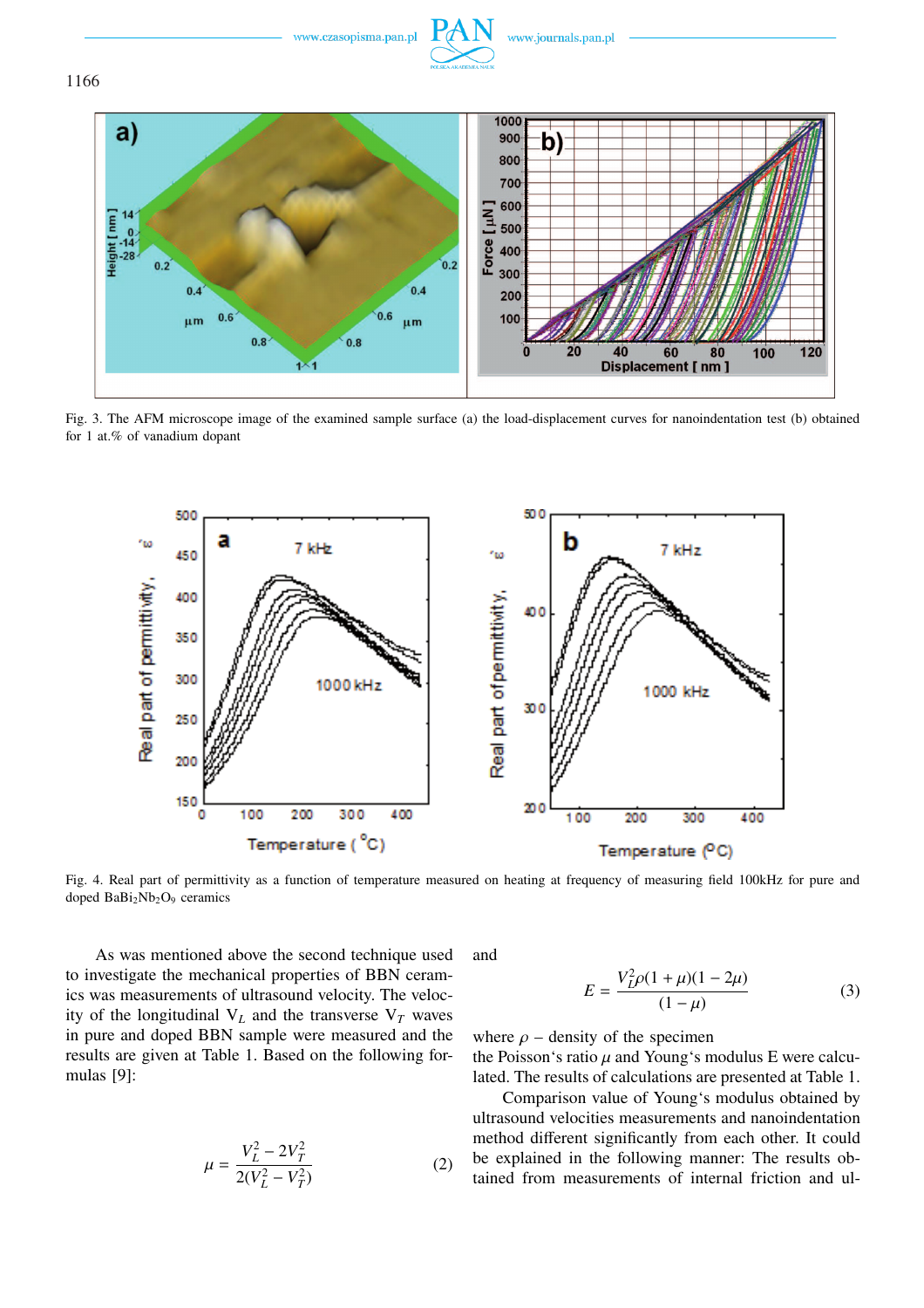trasound velocities "feel" the macroscopic response of spatially inhomogeneous state with interfaces and grain boundaries, which may be very mobile. The nanoindentor "feel" the local response of the single grain, which may be closer in value to the response of spatially homogeneous state. The comparison of results for doped and pure ceramics on nanoscale as well as makroscale allow to draw the following conclusion: the vanadium additives improved the mechanical quality of samples. This results stay with good corelation with the dielectric ones. Fig.4 shows the temperature characteristic of dielectric permittivity for a number of frequency of measuring field for undoped and vanadium content ceramics. Both ceramics show the relaxor behaviour with the characteristic frequency dispersion of T*m*. However the degree of this dispersion (defined as the difference between  $T_m$  measured at 0.7 and 1000 kHz) insignificantly decreased from 92.5*<sup>o</sup>*C to 89*<sup>o</sup>*C. Additionaly vanadium dopand caused the increase the maximal value of dielectric permittivity and shift of temperature  $T_m$ , corresponding to the broadened maximum in  $\varepsilon(T)$  curve to high values. The diffusness in the phase transition has been studied as a function of vanadium content by estimating the degree of diffuseness  $\gamma$  using the following relation:

$$
\frac{1}{\varepsilon^*} - \frac{1}{\varepsilon^*_{\text{max}}} = \frac{C}{(T - T_{\text{max}})^\gamma}
$$
(4)

where  $\varepsilon_{max}$  is the maximum value of the dielectric constant at the transition temperature  $(T_m)$ , *C*the Curie-like constant and  $\gamma$  is the degree of diffuseness. The limiting values 1 and 2 for  $\gamma$ , respectively, reduce the expression to the Curie-Weiss law valid for a normal and the quadratic dependence valid for the ideal relaxor ferroelectric. The value of  $\gamma$  factor gradual decrease with increasing from 1.45 for undoped BBN up to 1.4 for 1 at.% vanadium doped BBN ceramics. The decrease in the value of  $\gamma$  implies that there is a decrease in the diffuseness of the transition. It is concluded from this observation that the partial incorporation of smaller vanadium ions on the niobium sites renders ordering of dipoles [5]. The attempts of determination the freezing temperature and energy of polarization fluctuations from Vogel-Fulcher relationship were undertaken. The relationship is presented below:

$$
f = f_0 \exp\left[\frac{-E_a}{k(T_m - T_f)}\right]
$$

where  $E_a$  is the activation energy,  $T_f$  is the freezing temperature of polarization fluctuations, and f*<sup>o</sup>* is the pre-exponential factor. The activation energy and freezing temperature of both pure and undoped samples are following: pure BBN ceramics  $E_a=0.46$ eV  $T_f=170$ K, 1 at. % doped ceramics  $E_a = 0.41$ eV T<sub>f</sub>=195K. The freezing temperature  $T_f$  shifts to high values. The comparison of this value with the values of  $T_m$  allows to suppose the temperature range of relaxor properties becomes insignificantly narrowed.

## **4. Conclusions**

The presented above results prove that the vanadium admixture significantly improved the mechanical quality of ceramics. The influence of this dopant on dielectric properties is not so strong as in case of the mechanical properties. The vanadium content causes small increase of dielectric permittivity value and shifts the temperature corresponding to the  $\varepsilon_{max}$  to higher values. Additionally the measurements revealed that the vanadium admixture decreased the diffusion degree  $\gamma$  as well as influenced on the parameters characteristic for the relaxor behaviour. The mentioned facts allow to conclude, that partial incorporation of smaller vanadium ions on the niobium sites renders ordering of dipoles, which was also previously suggested by [4].

#### **Acknowledgements**

This work was supported by the Polish Ministry of Science and Higher Education ( grant no N N507 504338

The authors are grateful to Irena Gruszka from the University of Silesia for technical assistance during sample preparation.

#### REFERENCES

- [1] C. Miranda, M.E.V. Costa, M. Avdeev, A.L. K h o l k i n, J.L. B a p t i s t a, J. Europ. Ceram. Soc. **21**, 1303-1306 (2001).
- [2] M. A d a m c z y k, Z. U j m a, M. P a w e ł c z y k, Journal of Materials Science **41** (16), 531 (2006).
- [3] D. Nuzhnyy, S. Kamba, P. Kuzel, S. Veljko, V. Bovtun, M. Savinov, J. Petzelt, H. A m o r i n, M.E. C o st a, A.L. K h o l k i n, Ph. B o u l l a y, M. A d a m c z y k, Physical Review B **74**(13), 134105 (2006).
- [4] M. A d a m c z y k, M. P a w e ł c z y k, Sintering dependence of BaBi<sub>2</sub>Nb<sub>2</sub>O<sub>9</sub> ceramic properties, Archives of Metallurgy and Marterials **54**, 4, 979 (2009).
- [5] C. K a r t h i k, K.B.R. V a r m a, Materials Science and Engineering B **129**, 245 (2006).
- [6] Kaushik Das, C. Karthik, K.B.R. Varma, U. R a m a m u r t y, Journal of Non-Crystalline Solids **354**, 3793 (2008).
- [7] L.E. C r o s s, Ferroelectrics **76**, 241 (1987).
- $[8]$  R. Skulski, P. Wawrzała, K. Ćwikiel, D. B o c h e n e k, Journal of Intelligent Material Systems and Structures **18**(10), 1049 (2007).